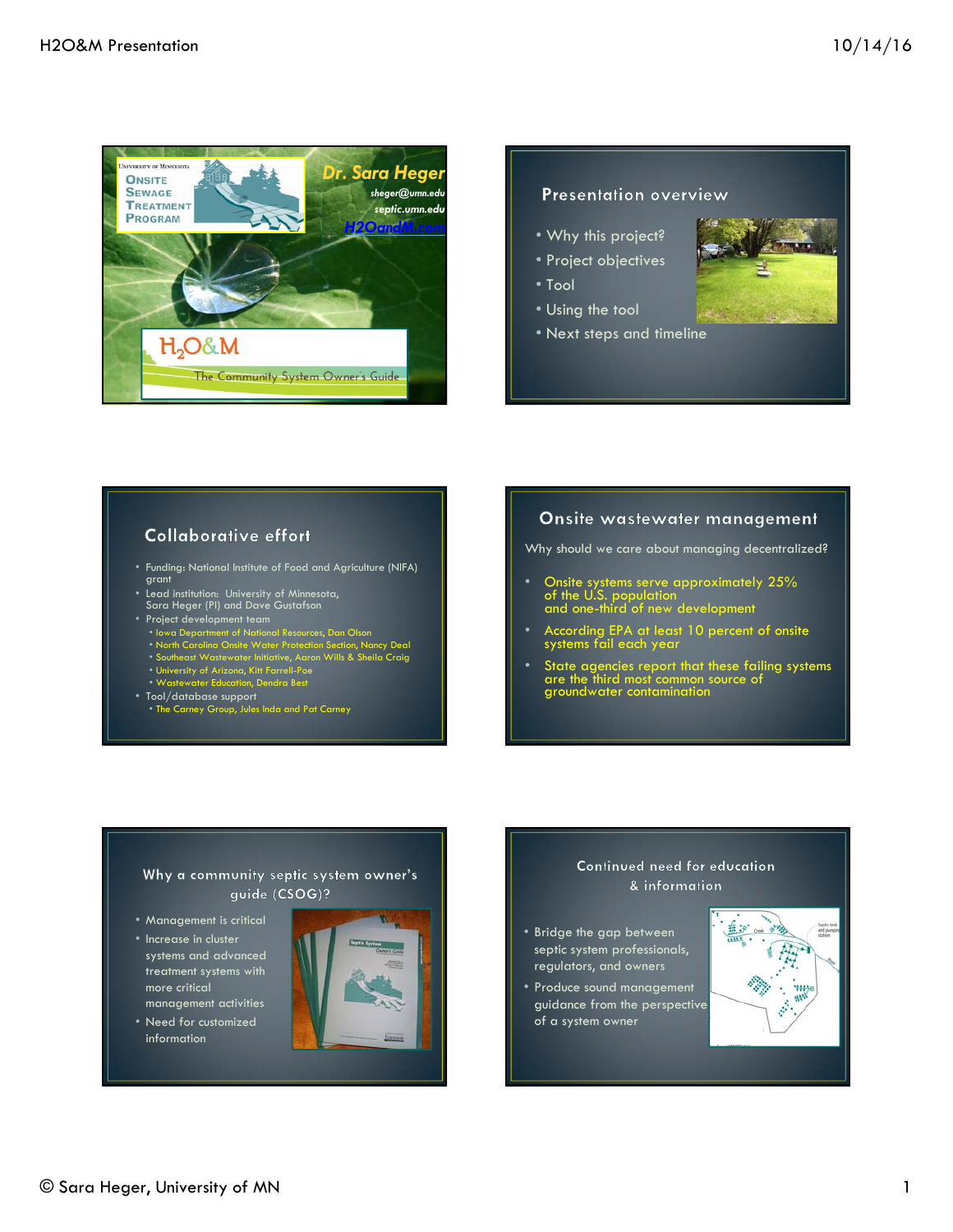Continued need for education & information

- Raise the bar for management expectations
- Educate system owners to clearly define long term maintenance activities
	- •Increased system performance
	- •Long-term cost-savings



#### Why an online tool?

- There wasn't one!
- Everything is going electronic
- Allow for national perspective on management
- Allow for local variation
- Ease in updating in the future
- National clearing house

How much wastewater are we talking about?

- 25% of the US population
- 70 million Americans
- 5 billion gallons per day
- $\sim$ 33% of all new construction
- Unquantified number of commercial properties •strip malls, resorts, restaurants, gas stations and similar
- US EPA estimates that there are more than 350,000 existing large-capacity septic systems (serving more than 20 people) nationwide





# Why more cluster systems? • Lack of space for individual system replacement • Reduction of load allocation for meeting total maximum daily load standards • Reduced costs compared to wastewater treatment plants • Smart growth initiatives

• Development and redevelopment occurring outside the reach of municipal sewer extensions

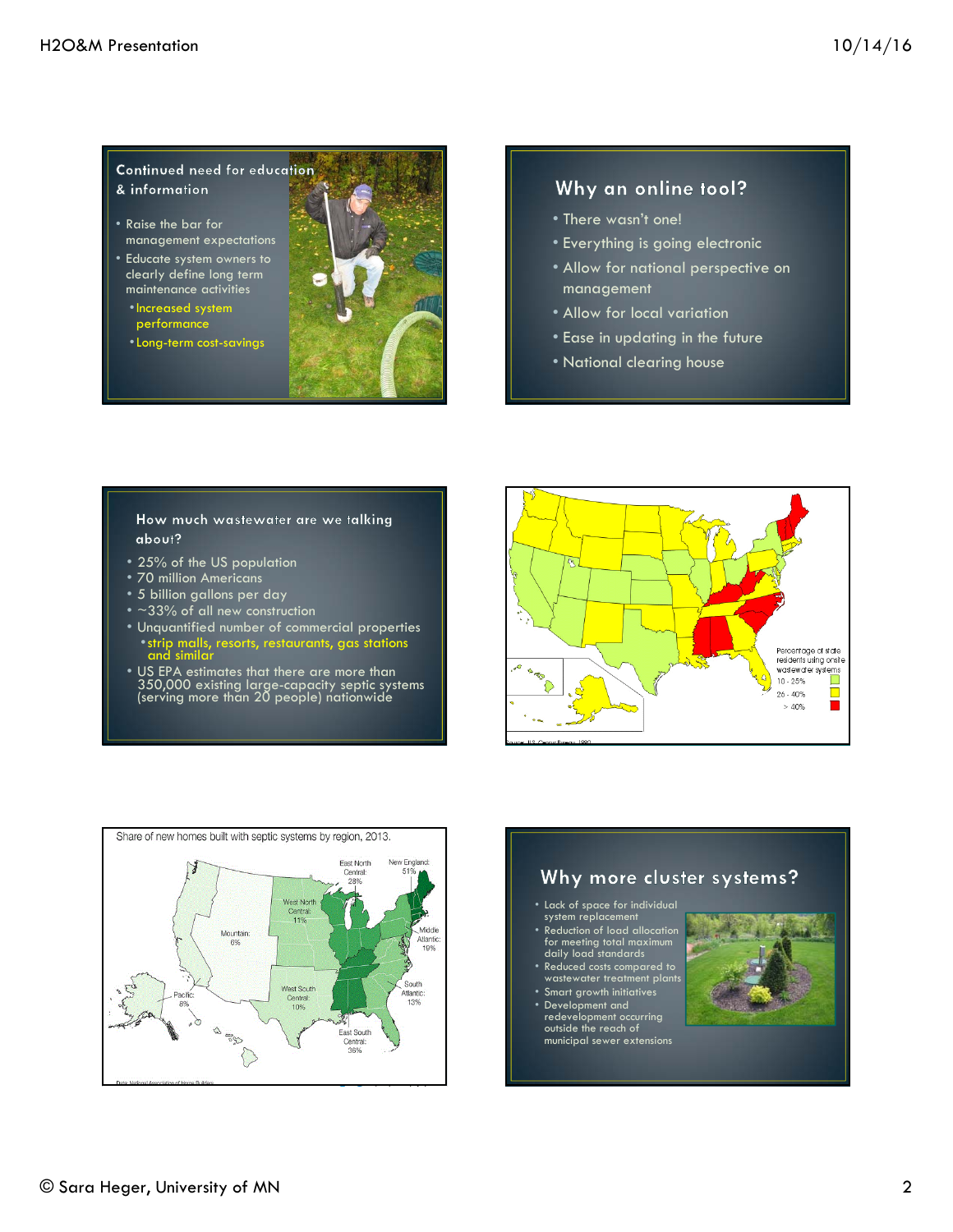#### **Project objectives**

- 1. Develop content and a web interface
- 2. Create expert-driven and locallycustomized manual for: • soil-based wastewater treatment system • small scale surface discharging systems
- 3. Provide owners and users with fundamental information about the operation and management of their systems

#### Project objectives cont'd

- 4. Scale from single family home to large cluster system
- 5. Electronic or hard-copy
	- Creates a PDF
- 6. Can be updated if:
	- **System**
	- User
	- Other details change

# H<sub>2</sub>O&M

The Community System Owner's Guide

- H2OandM.com is the online tool
- The tool will work for:
	- Newly designed/installed systems
	- Exiting systems that are in use

#### Tool is a survey

- Boilerplate text and graphics created by project team
- Allows the input of local information
- •Number of connections, treatment train components, local permitting issues, rate structures
- •Any regional, state, or local differences in regulations that affect the management of community systems.

#### **Audience for project**

- Online tool:
	- Engineers/Designers
	- Installers, Operators, Service Providers
	- Regulators
	- Facilitators
	- Developer?
	- Informed community members?
- H2OandM guide
	- Individual owner of a septic system
	- Homeowner part of cluster system

#### What will be in each H2O&M guide?

- The specific treatment train components •How they work
	- Text
	- •Diagrams and pictures
- Specific O&M requirements for owner and professional
- General management issues and challenges
- Troubleshooting guide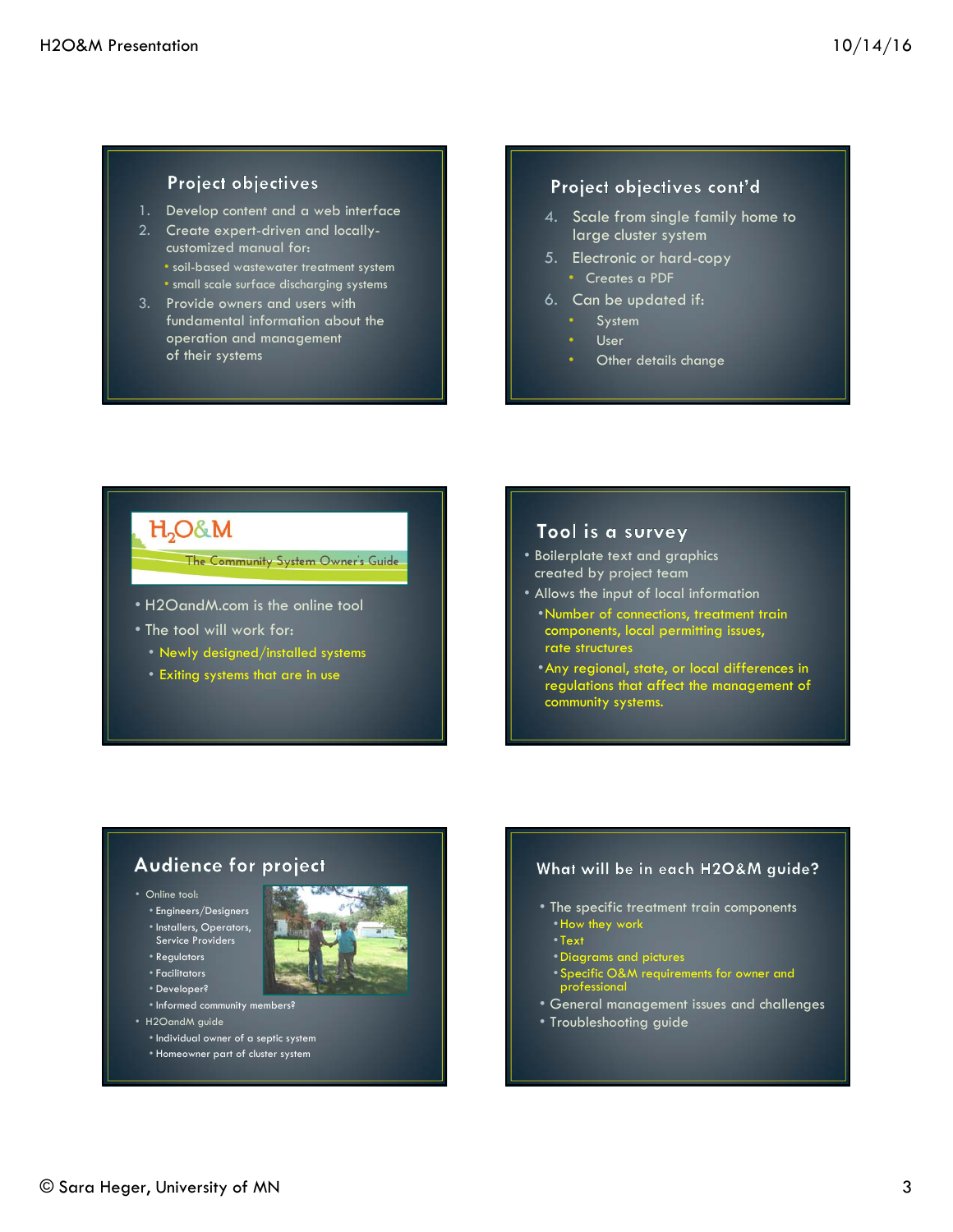#### Where does content come from?

• Each H2O&M guide will be a combination of: • Boilerplate content and imagery that has been critically reviewed by project development team • Locally customized content and images

• What if user of tool doesn't know key info? • Guide will end up being more generic



#### $H_2O\&M$

#### The Community System Owner's Guide

- A septic system professional creates an account where all their projects are stored
- Using the web interface they enter specific site and system information
- Tool creates an electronic or hard copy O&M manual which includes
	- •stock image and text
	- •customized information entered





| Please Confirm Email Address<br>tebox x |                                                                                                                 |  |  |  |  |
|-----------------------------------------|-----------------------------------------------------------------------------------------------------------------|--|--|--|--|
|                                         | Community Septic Website<br>to heger001                                                                         |  |  |  |  |
|                                         | <b>Registration Complete: Confirmation Needed</b>                                                               |  |  |  |  |
|                                         | Please confirm your email address by clicking the link below or copying and pasting the URL into a web browser: |  |  |  |  |
|                                         | http://www.h2pandm.com/auth/register/conftrm/3zB80Oiprfl9rAD2vTNHwDsXU593Ud                                     |  |  |  |  |
|                                         | Verification can take several minutes. If you are unable to login immediately, please try again later.          |  |  |  |  |
|                                         | Thank you for registering.                                                                                      |  |  |  |  |

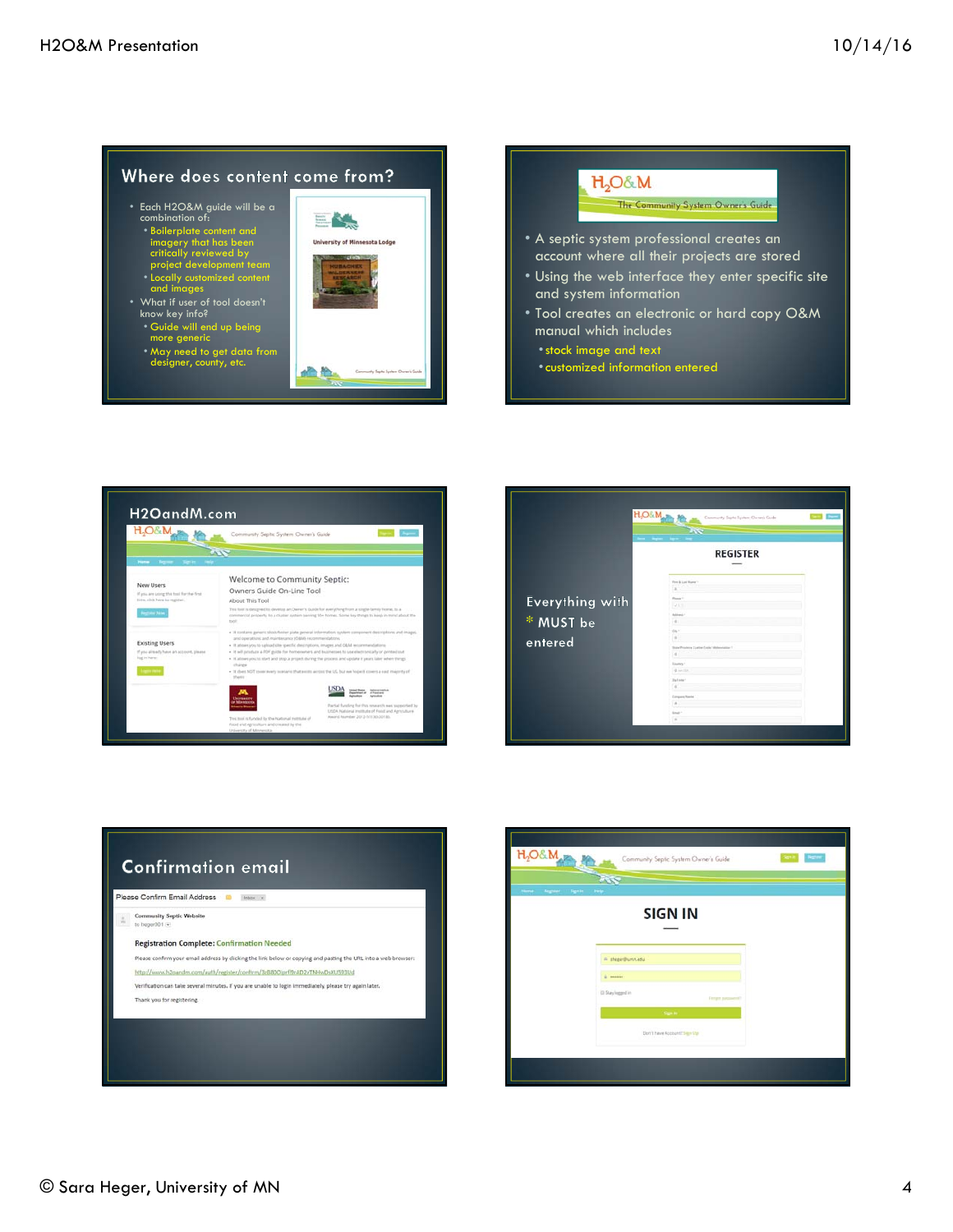

| <b>Help topics</b>                                                                                                                               |                                                                                                                                             |  |  |  |
|--------------------------------------------------------------------------------------------------------------------------------------------------|---------------------------------------------------------------------------------------------------------------------------------------------|--|--|--|
|                                                                                                                                                  | $m$ Out<br>Community Septic System Owner's Guide                                                                                            |  |  |  |
|                                                                                                                                                  |                                                                                                                                             |  |  |  |
| Hame Account - New<br><b>Hane</b> : mis                                                                                                          |                                                                                                                                             |  |  |  |
| LOCATE AN EXISTING PROJECT                                                                                                                       | Help Topics: Owners Guide On-Line Tool                                                                                                      |  |  |  |
| Search here if you think a guide may have been<br>created by another provider, for this property.<br>Search any sumbination of Zip Code. Project | Help topics pertain to creating your own PDF within our system, You must be a registered user and<br>logged in to start creating a new PDF. |  |  |  |
| Name or Parcel ID                                                                                                                                | . Before You Start                                                                                                                          |  |  |  |
| $\alpha$<br>In \$3125 Labournt Leptis                                                                                                            | Image Upload Information                                                                                                                    |  |  |  |
|                                                                                                                                                  | Navigation Tips                                                                                                                             |  |  |  |
| <b>YOUR PROJECTS</b>                                                                                                                             | · Privacy                                                                                                                                   |  |  |  |
|                                                                                                                                                  | Search for a Project                                                                                                                        |  |  |  |
|                                                                                                                                                  |                                                                                                                                             |  |  |  |

| Help Topics: Owners Guide On-Line Tool                                                                                                               |
|------------------------------------------------------------------------------------------------------------------------------------------------------|
| PARD topics person to creating your own PDF within our system. You must be a registered user and<br>logged in to start creating a new PDF.           |
| + Before You Start                                                                                                                                   |
| Image Upload Information                                                                                                                             |
| As many points in the Toor you will be able to upload photographs or graphics.                                                                       |
| Please note: file formats are limited to PIG, PIG, PIG, GI                                                                                           |
| Maximum for size allowed CMB (2 Megative                                                                                                             |
| (Note: images that are larger than the maximum altiswatile size will not print or render properly in your<br>final document.)                        |
| The web is full of helpful sizes if you are not sure how to resize your images. See<br>Particularly controlled \$2,7,000 reduce prison His and fixed |
| + Navigation Tips                                                                                                                                    |
| $v$ . Privacy                                                                                                                                        |
|                                                                                                                                                      |





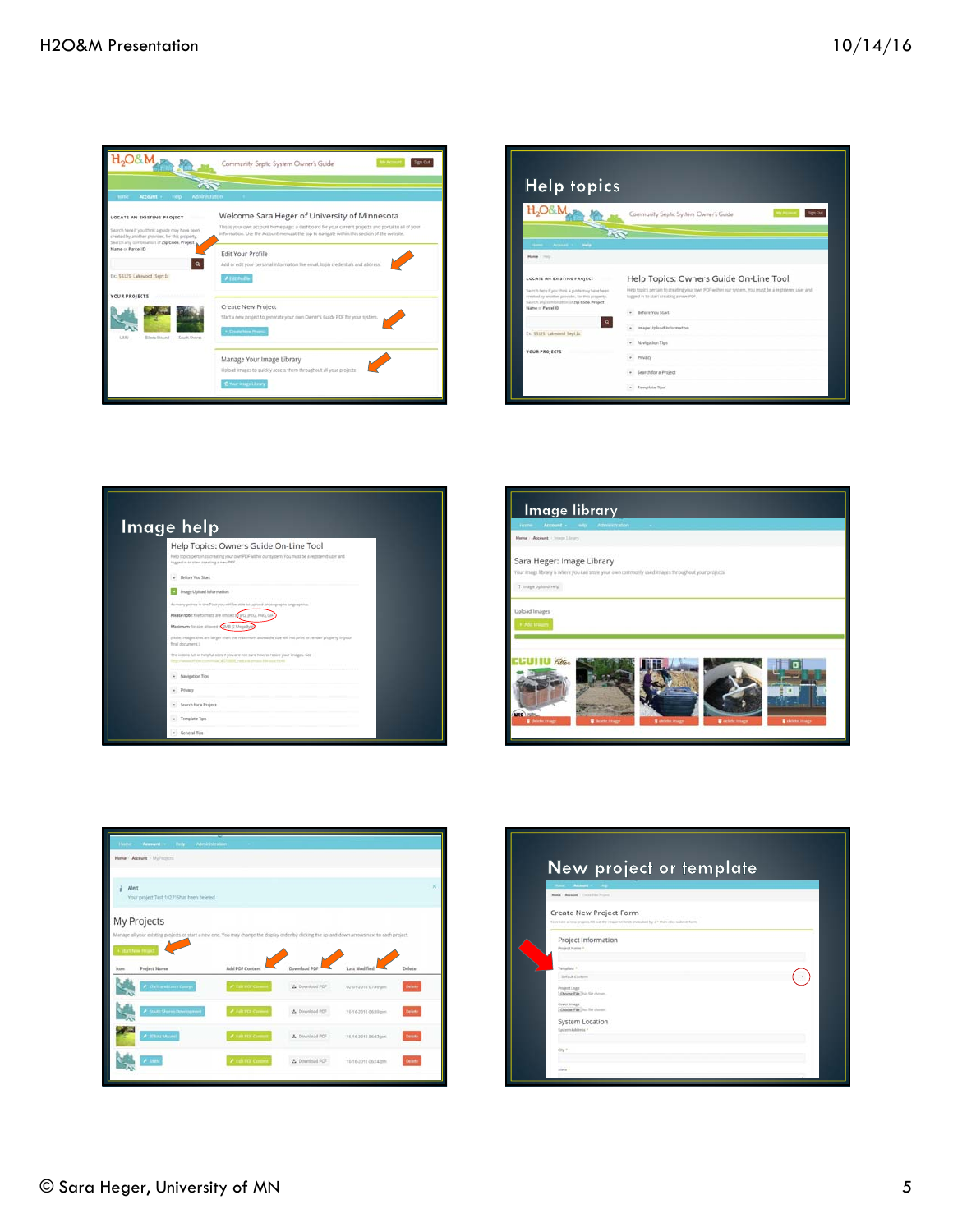# Sections of tool/guide

- 1. Organization of the system connections, design flow, people served
- 2. General system information residential versus commercial, location, setbacks
- 3. Expenses capital, annual, electrical, etc.
- 4. Interior plumbing type, access and O&M
- 5. Collection type, access and O&M

#### Sections of the Tool

- 6. Tanks type, access and O&M
- 7. Advanced treatment systems type, access and O&M
- 8. Final treatment and dispersal type, access and O&M
- 9. General maintenance
- 10. Problems/Troubleshooting
- 11. General use and operation







### Tool advantages

- Value added information to customer
- Professional/third party recommendations on O&M activities and home management tips
- Ability to update the O&M manuals as the system or user changes
- Capability to create templates for commonly designed, installed or serviced systems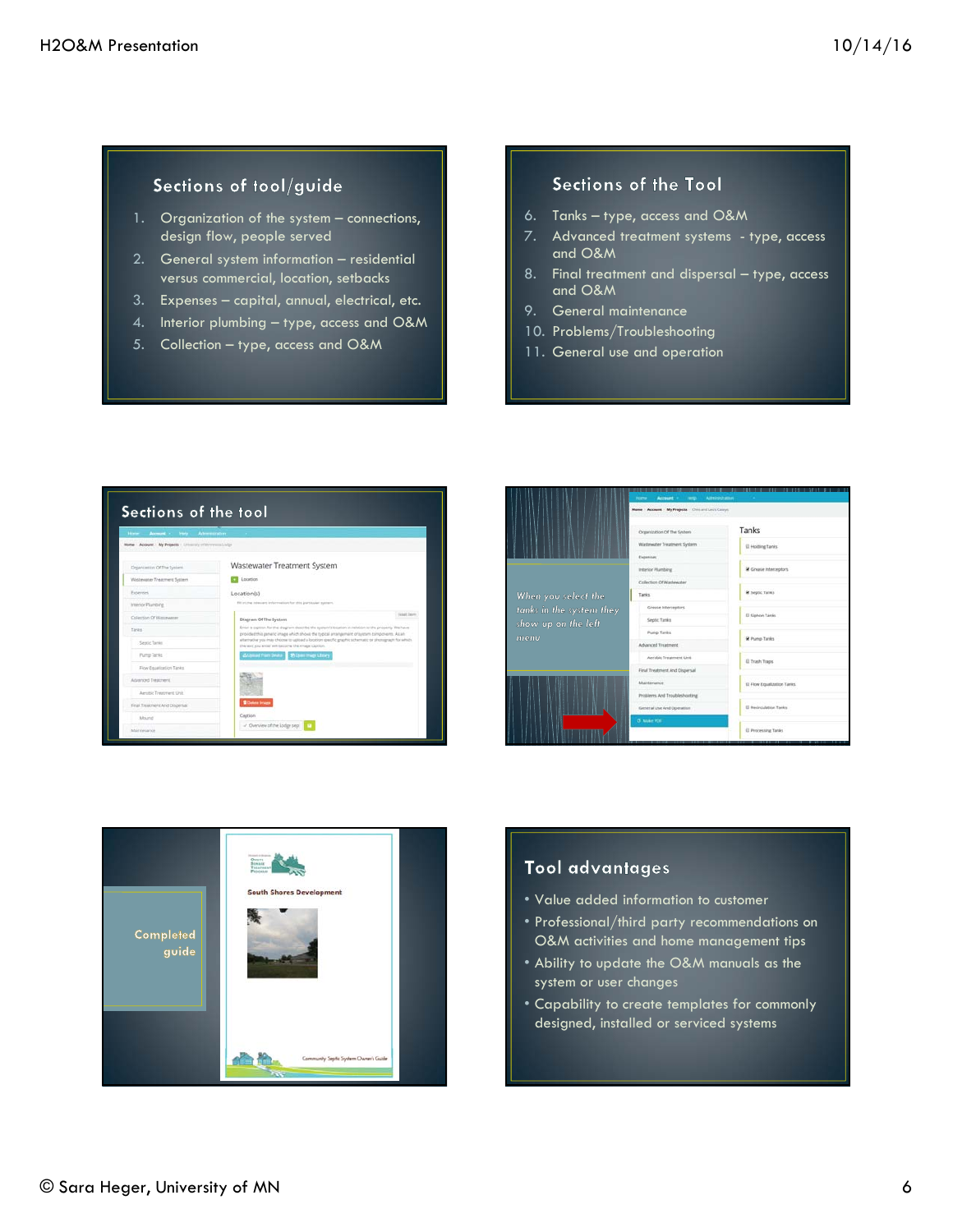## **Example community**

- 4 homes
- 1 business
- Average 20 people per day on the system
- 2,500 gallons per day System:
- Septic tanks (2)
- Pump tank (1)
- Single pass sand filter (1)
- Pressurized trenches (1)

| Organization Of The System      | Organization Of The System                                                                                                               |  |
|---------------------------------|------------------------------------------------------------------------------------------------------------------------------------------|--|
| Wastmeater Treatment System     | Basic System Information                                                                                                                 |  |
| Expenses                        |                                                                                                                                          |  |
| Interior Plumbing               | named than<br>Number Of Properties <sup>*</sup>                                                                                          |  |
| Collection Of Wastewater        | Enter the current number of properties convected to the septic system.                                                                   |  |
| Tanks                           | 15                                                                                                                                       |  |
| Septic Tariks                   | renat new                                                                                                                                |  |
| <b>Pump Tanks</b>               | Future Plans For Hook Ups *                                                                                                              |  |
| Advanced Treatment              | Chick yas if additional homes or businesses may connect in the future and enter the anticipated.<br>inimiter of additional connections.  |  |
| <b>Single Pass Media Filter</b> | O Yes                                                                                                                                    |  |
|                                 | $\bullet$ set                                                                                                                            |  |
| Final Treatment And Dispersal   | narged literet                                                                                                                           |  |
| Low Pressure Pipe System        | Daily Design Floor For The System *<br>Enter the design flow in gallons per day. Check the unknown box only if you don't know the design |  |
| Maintenance                     | Now for the system. Contact the permitting authority to obtain this salue if possible.                                                   |  |
| Problems And Troubleshooting    | O Unknown                                                                                                                                |  |
| General Use And Operation       | * Enter design Sow in GPD                                                                                                                |  |
| <b>CS: Make Plat</b>            | 12001                                                                                                                                    |  |
|                                 |                                                                                                                                          |  |
|                                 | renat ham<br>Population *                                                                                                                |  |
|                                 | Enter the approximate number of people connected to system.                                                                              |  |







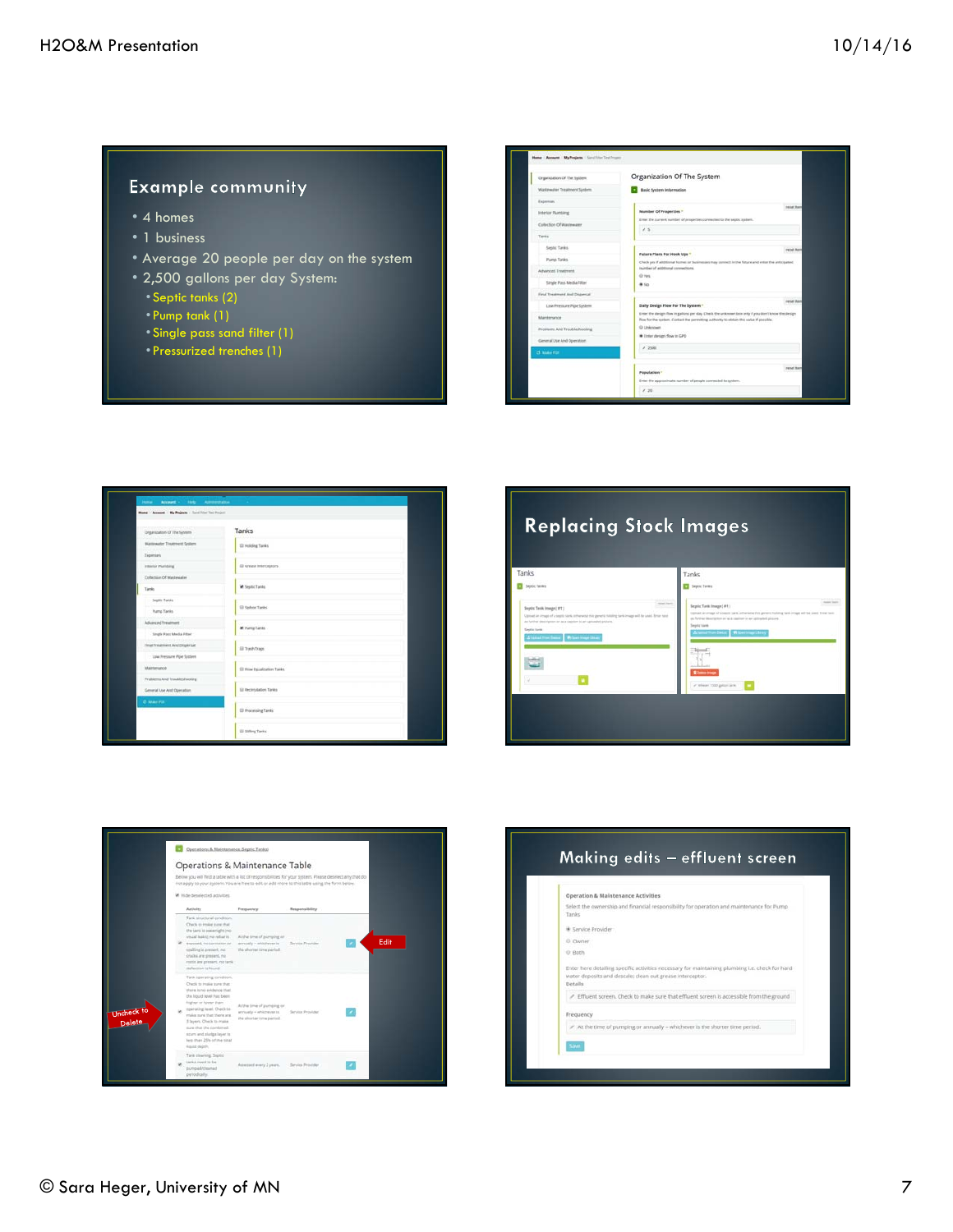| year have                                                                                                                                                                                    |
|----------------------------------------------------------------------------------------------------------------------------------------------------------------------------------------------|
|                                                                                                                                                                                              |
|                                                                                                                                                                                              |
|                                                                                                                                                                                              |
| Too may uplied an image of a cingle pack media filter, citherwise this peneric image will be used.<br>bear tast as added description and as a capture to this image or any image you upload. |
|                                                                                                                                                                                              |
|                                                                                                                                                                                              |
|                                                                                                                                                                                              |
|                                                                                                                                                                                              |
|                                                                                                                                                                                              |
| reset dam                                                                                                                                                                                    |
| Provide the menufacturer for a peckaged system or the type of system for a generic rechnology.                                                                                               |
| include any stiffer information about the system you would like the homeowher to know aside from                                                                                             |
|                                                                                                                                                                                              |
|                                                                                                                                                                                              |

| Organization Of The System    | Final Treatment And Dispersal                                                                                           |
|-------------------------------|-------------------------------------------------------------------------------------------------------------------------|
| Wastewater Treatment System   | Low Pressure Pipe System                                                                                                |
| Experises                     | raset item                                                                                                              |
| Imerior Plurobing             | Number Of Systems (#1)                                                                                                  |
| Collection Of Wastewater      | How many units are there for your choose fulal treatment and dispersal system (i.e., 2 trenches, 1)<br>fied) are there? |
| Target                        |                                                                                                                         |
| Septic Taries                 |                                                                                                                         |
| Pump Tanks                    | reset item.<br>Location (#1)                                                                                            |
| Advanced Treatment            | Where is lare the units located? You may upload an image of the location.<br>Location                                   |
| Single Pass Media Filter      | s                                                                                                                       |
| Final Treatment And Dispersal | A lipined from Deace<br><b>William Image Library</b>                                                                    |
| Low Pressure Pipe System      |                                                                                                                         |
| Mantenance                    | © On the property                                                                                                       |
| Problems And Troubleshooting  | @ Off the property                                                                                                      |
| General Use And Operation     | 9 Contination                                                                                                           |

# **General maintenance** Maintenance o. **V.Ad**